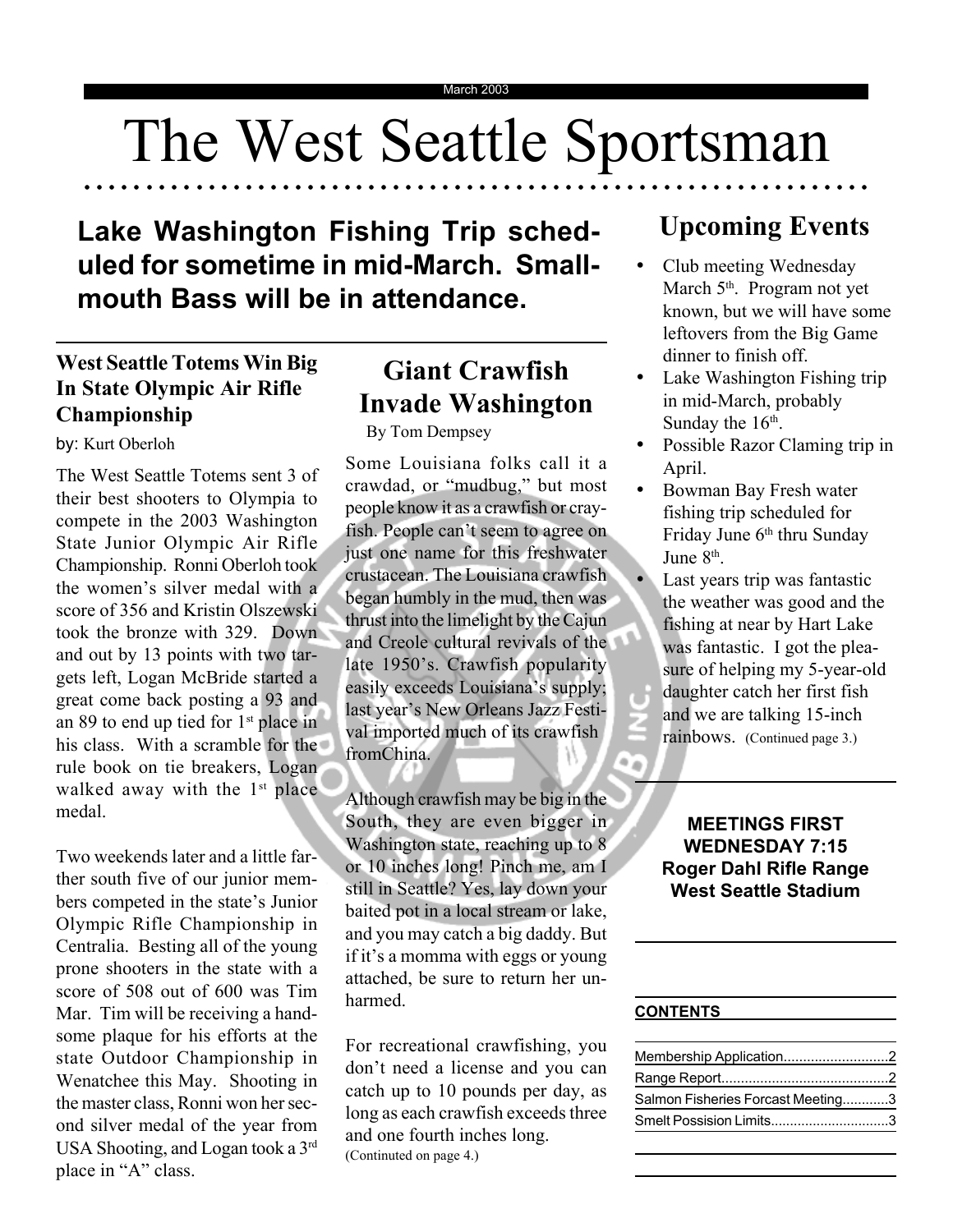#### March 2003

### **RANGE REPORT February 19, 2003**

Next years dates for the Hunter Education classes have been submitted. They are February 20, 22, & 23, August 21, 23, & 24, September 4, 6, & 7. Gary, Richard, Steve and any others interested in being an instructor mark your calendar. When you read this the first class will be over.

We have now received two grants for use on the range. The first one is for \$5000.00. We have to match this with cash. The work must be completed by June 2003. We have started on this one. The concrete slab has been poured, gravel path installed and the electrical equipment installed. Next is the Plenum wall.

The second one is the IAC for \$70000.00+. We received a statement from the Parks Department agreeing to the ten years. We should have a signed copy in March 12. Sent their letter to the IAC but have not received the signed contract. They will put up half the 70K and we put the other half in cash, donated labor and equipment.

On February 8-9th we ran an open air rifle and pistol match. There were 20 adult and junior shooters attending. Then on the 15th and 16th we ran the junior 4-position rifle match and the junior air rifle match. Had 29 shooters for the 4-P and 8 for the air rifle match.



The West Seattle Sportsmen's Club was founded in 1934 by a group of fourteen men who had the foresight to see that sportsmen, in a united group, would present views, be better heard and achieve goals that were not possible when action as unorganized individuals. The ambitions of these charger members, who strove for the propagation of wildlife and habitat as well as the conservation of all our natural resources, has proven prophetic, for today multitudes of individuals and sporting groups are carrying on the job of conserving the remaining outdoor assets of natural America. The West Seattle Sportsmen's Club helps lead in this fight in the state of Washington. A member has the opportunity to join others in formulating club action in achieving and maintaining these goals.

However, "all work and no play" is not the format of the club. Many events are spaced throughout the year to insure a member many chances to participate in sportsmen's activities. For \$25, what more could a man ask than the opportunity to go salmon fishing with a group of his friends on a charter boat, fresh water fishing with other members and their families, have a salmon bake, a clam feed, or attend a banquet especially for the ladies. But there's more - he can shoot on the club range, go rabbit hunting, and if nothing else, should get \$25 worth just by watching the kids of the community have a real ball at the Kid's Fishing Derby. To sum it all up, a guy gets at least a hundred dollars worth of fun out of a year's membership.

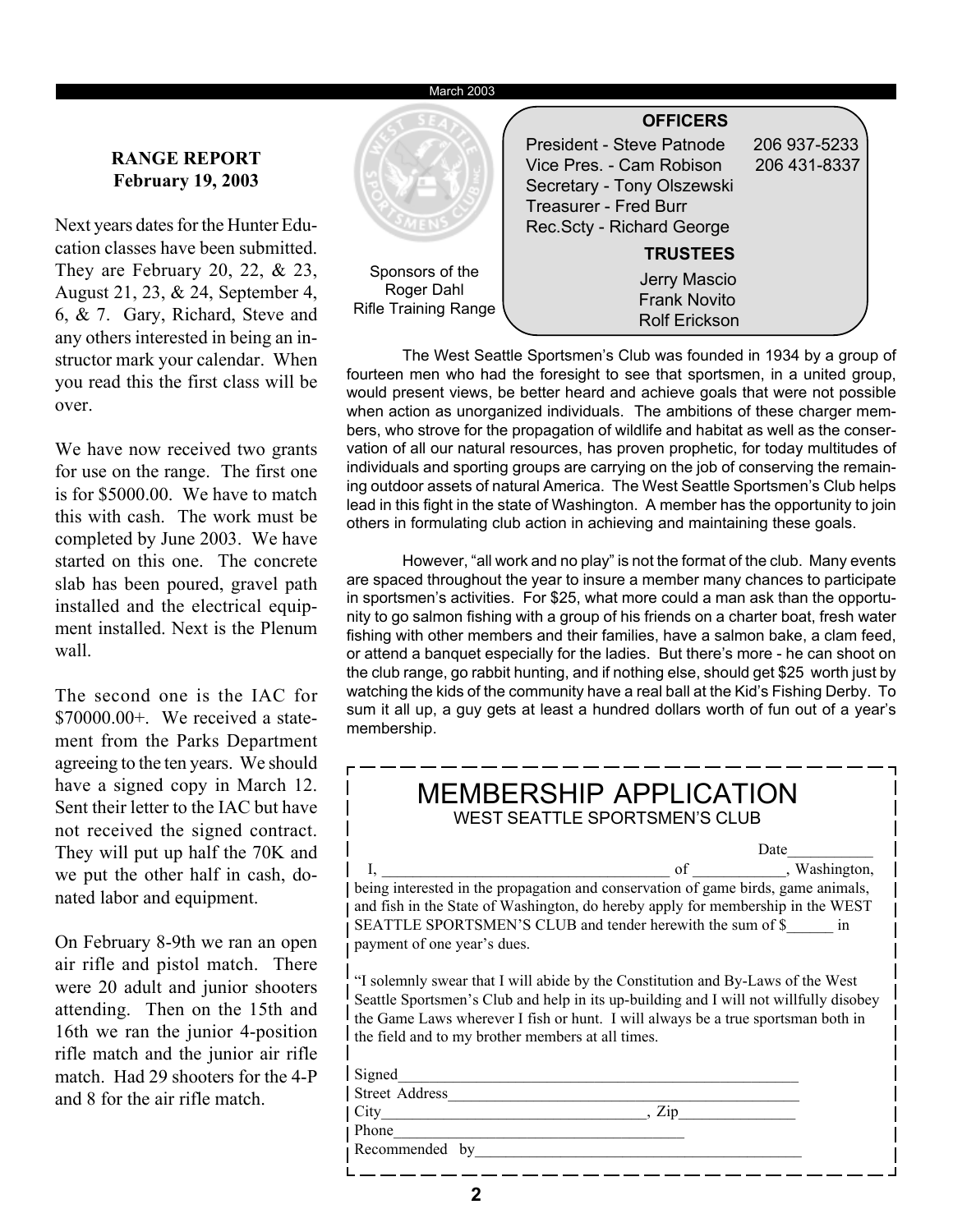#### March 2003

# Upcoming Events

(Continued from front page)

The campground is near Deception Pass on the water and has a large sheltered cook area if needed. If you want to reserve a spot let Jerry Mascio know at the next club meeting.

If you have any ideas for programs to have at the club meeting or any good outing ideas let one of the Officers or Trustees know.



# **Salmon anglers get first glimpse of possible fisheries at March 3 preseason forecast meeting in Olympia.**

OLYMPIA - Washington salmon-fishing enthusiasts will get an early look at preseason forecasts of expected salmon returns to the state's waters during the year ahead at a March 3 meeting in Olympia, according to the Washington Department of Fish and Wildlife (WDFW). The meeting is set for 9 a.m. to 3 p.m. in the auditorium of the General Administration Building at 11th and Columbia Street on the capitol campus in Olympia. WDFW staff will provide an overview of expected 2003

abundances for various salmon species throughout the state. (Continued next collumn.)

DOH Shellfish Red Tide Hotline

The meeting will also feature fishery work sessions focusing on key issues for specific regions and to gather public input on fishing opportunities in Puget Sound, the Columbia River and Washington coastal areas. WDFW staff will discuss fishing regulations that are necessary to meet conservation objectives and tribal comanager allocation requirements.

This year's most productive fisheries are expected to take place on marked hatchery coho and chinook salmon. These fish, as well as some wild stocks, have benefited in recent years from improved ocean survival conditions, said WDFW Director Jeff Koenings.

"These ocean conditions appear to have given us the opportunity to have good sustainable fisheries," Koenings said. "But we should also view this as a critical opportunity to move forward with our work to rebuild weak wild stocks. Good ocean conditions can jump-start our efforts to put more wild fish on the spawning grounds and eventually meet our recovery goals."

WDFW Salmon Policy Coordinator Pat Pattillo said salmon numbers in general look good and indicate 2003 will be another good year of salmon-fishing opportunities in both ocean and inside fisheries, within the harvest constraints for chinook and chum salmon from the Columbia River and Puget sound regions as required by the Endangered Species Act.

Pattillo said the forecast for 2003 Columbia River hatchery coho salmon returns appear to be much greater than the 2002 forecast, which could result in an increase in ocean fishing quotas. Forecasts of Columbia River fall chinook continue to be strong, Pattillo said, including upriver bright and lower river hatchery stocks, which are the backbone of Washington's coastal chinook fisheries.

One fishery available this year that wasn't available in 2002 is pink salmon, which return only in oddnumbered years. The 2001 run of pink salmon to Puget Sound streams was one of the largest on record and provided significant fishing opportunities in both saltwater and freshwater areas. In fact, an all-tackle world-record pink salmon was caught in September 2001 on the Skykomish River.

"The pink salmon returning this year are the offspring of an exceptionally strong run in 2001, and we are anticipating another great year of fishing opportunity for these fish," Pattillo said.

1-800-562-5632